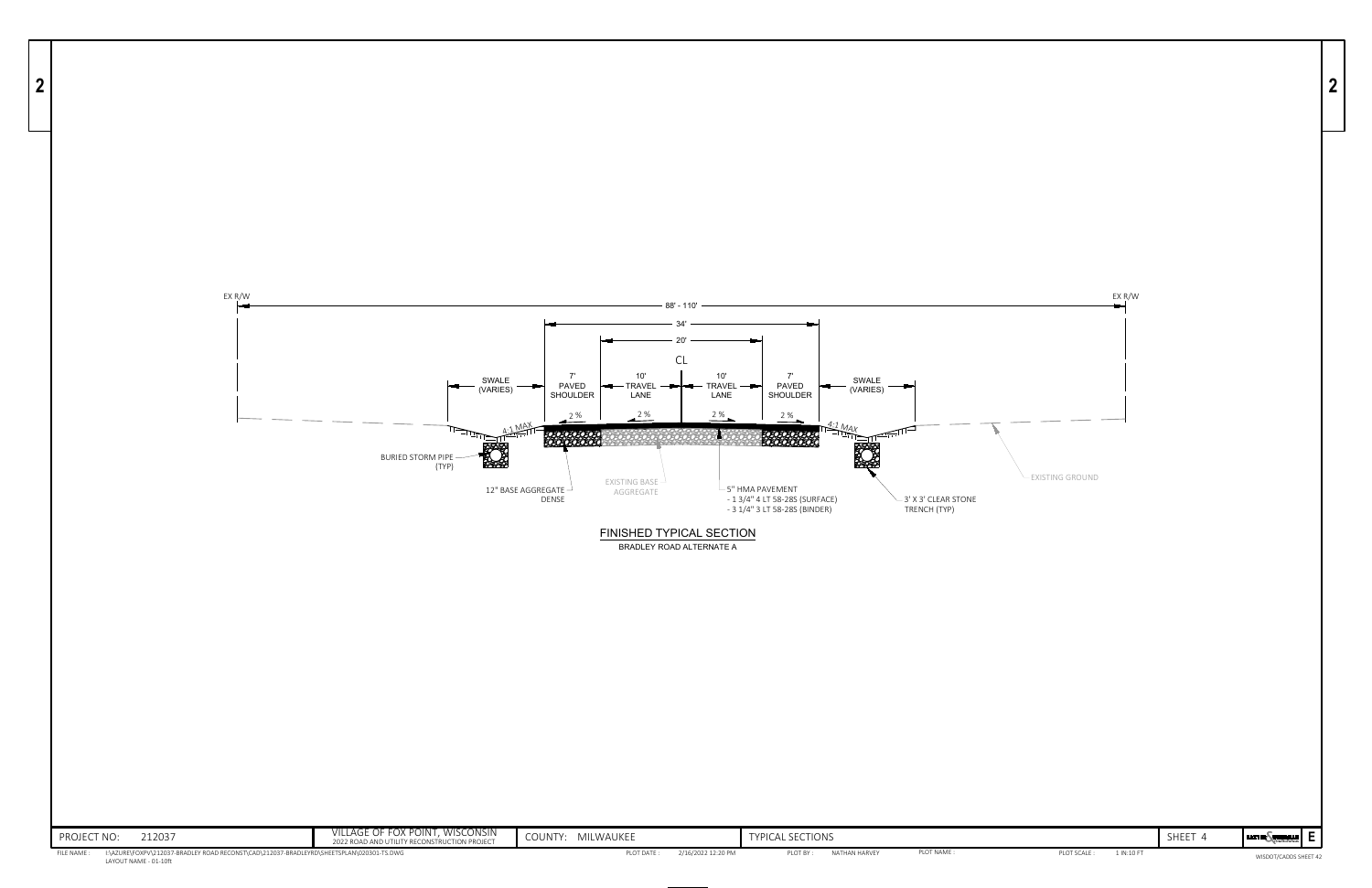

| SHEET 5 | <b>E</b> |  |
|---------|----------|--|



WISDOT/CADDS SHEET 42



**2**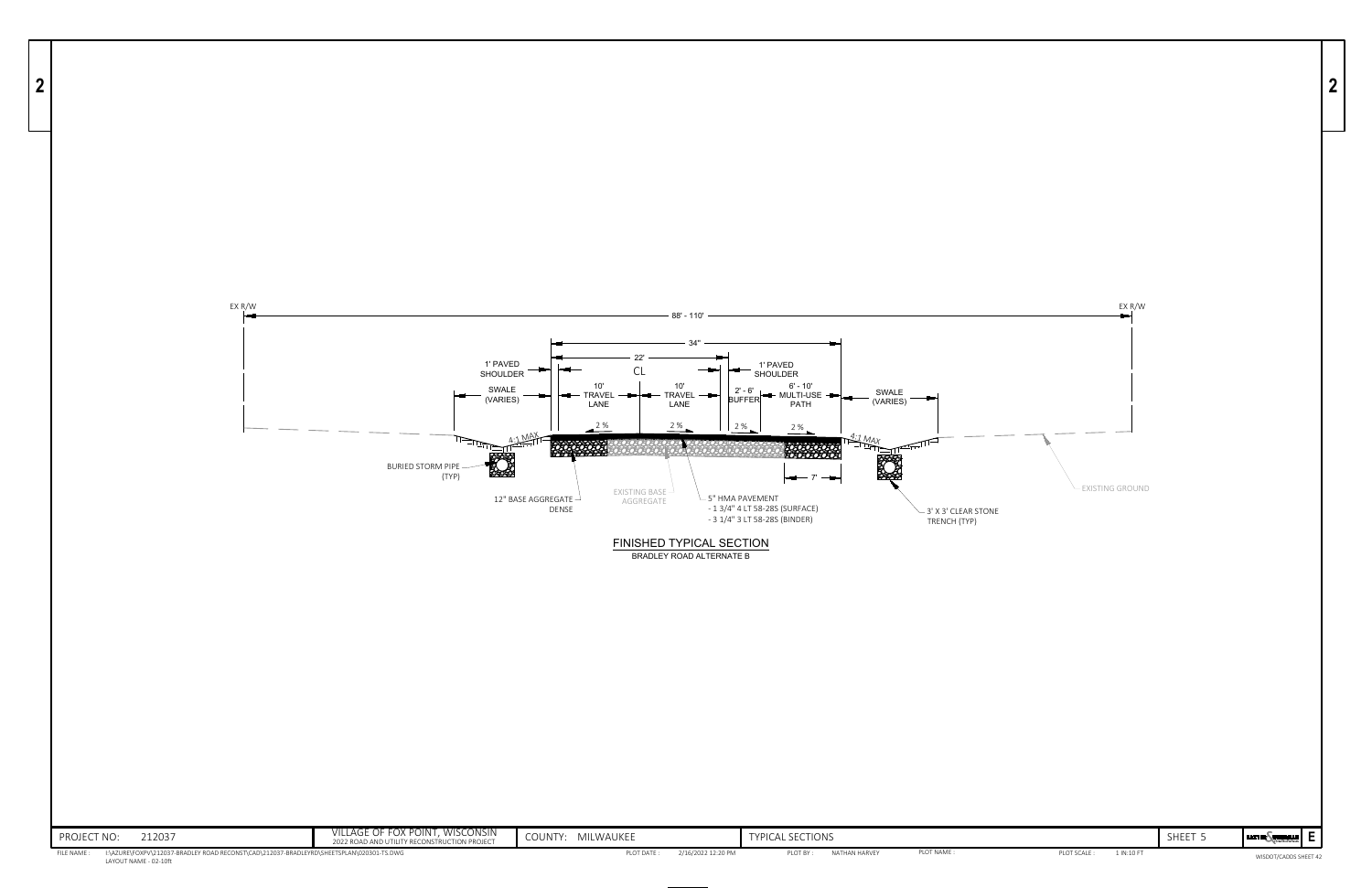| WOODMAN<br><b>BAXTER</b><br>Consulting Inc. neers | h |            |              |
|---------------------------------------------------|---|------------|--------------|
| WISDOT/CADDS SHEET 42                             |   | 1 IN.10 FT | PLOT SCALE · |